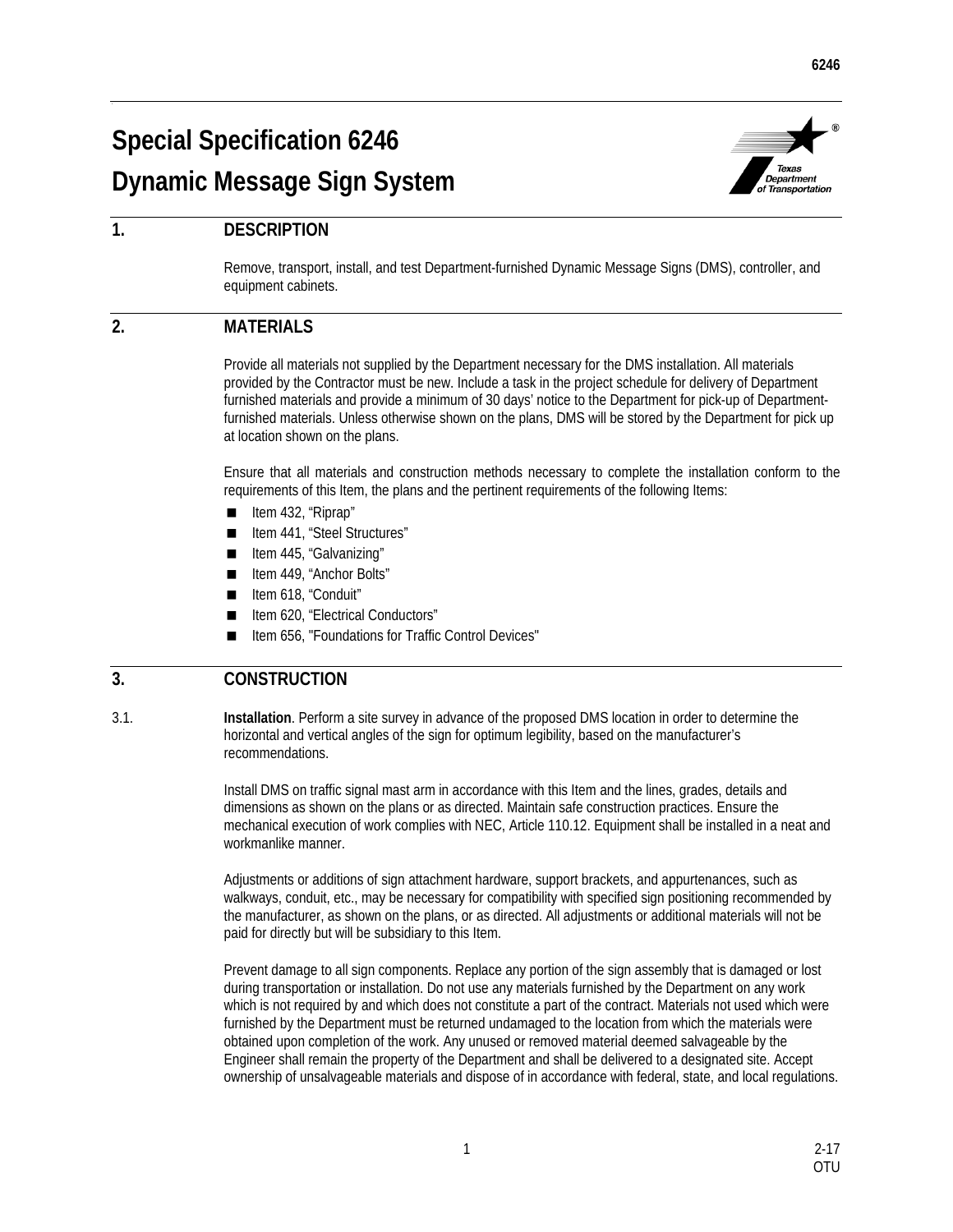Stockpile all materials designated for reuse or to be retained by the Department within the project limits or at a designated location as directed.

Equipment to be installed at each DMS field site shown on the plans may include, but not be limited to, the following:

- Dynamic Message Sign (DMS), controller and cabinet (provided by the Department)
- Cabling and connectors from power source to DMS connection point as specified by the DMS manufacturer (Provided by the Contractor).
- Cabling and connectors from telecommunications source to DMS connection point as specified by the DMS manufacturer when required (Provided by the Contractor).
- Communications as shown on the plans
- Power and communication cabling and connectors from controller to DMS shall follow NEMA TS4, Section 4, "Controller to Sign Interface," (cables and termination provided by the Contractor)

Make all arrangements for connection to the power supply and telecommunications source including any required permits. Supply and install any required materials not provided by the utility companies (power or communications service provider).

Construct the foundation for DMS Controller cabinets, when required as shown on the plans, in accordance with Item 656, "Foundations for Traffic Control Devices", unless otherwise directed. Include a 6 ft. × 6 ft. × 5 in. (L  $\times$  W  $\times$  D) riprap maintenance pad with foundation, unless otherwise directed. Provide a 5/8-in. diameter by 8 foot copper clad steel ground rod in the foundation of each DMS Controller cabinet.

After the signs have been erected, wash the exterior of the entire sign with a biodegradable cleaning solution, approved by the Engineer, to remove all dirt, grease, oil smears, streaks, finger marks, and other foreign particles.

3.2. **Technical Assistance**. Ensure that a manufacturer's representative is available to assist the Contractor's technical personnel at each sign installation site. The manufacturer's representative must provide technical assistance in following areas:

- Site survey for horizontal and vertical angles of sign's mounting orientation
- Sign to structure installation (final responsibility of the Contractor, see 3.3., "Working Drawings.")
- Sign controller cabinet installation
- Sign to controller cabling
- Testing requirements given in Section 3.4., "Testing."

Do not execute the initial powering up of the signs without the permission of the manufacturer's representative.

- 3.3. **Working Drawings.** Before fabrication submit for approval 5 prints of the working drawings for attachment of each DMS. Show the details of any additional sign brackets, sign support connections, and methods of attachment of the signs to the sign support. Have a licensed professional engineer sign, seal and date the working drawings.
- 3.4. **Testing.** Testing of the sign system is for the purpose of relieving the Contractor of maintenance of the system. The Contractor will be relieved of the responsibility for maintenance of the sign system in accordance with Item 7, "Legal Relations and Responsibilities," after all testing is successfully completed.

After delivery of the DMS to the storage site, an approved demonstration test will be conducted prior to transporting the sign to the installation site. Have a manufacturer's representative available to assist with making all necessary connections and preparations for this testing.

After all signs have been installed, the Department and the DMS manufacturer will conduct approved continuity, stand alone, and DMS system tests on the installed field equipment with central, remote, and